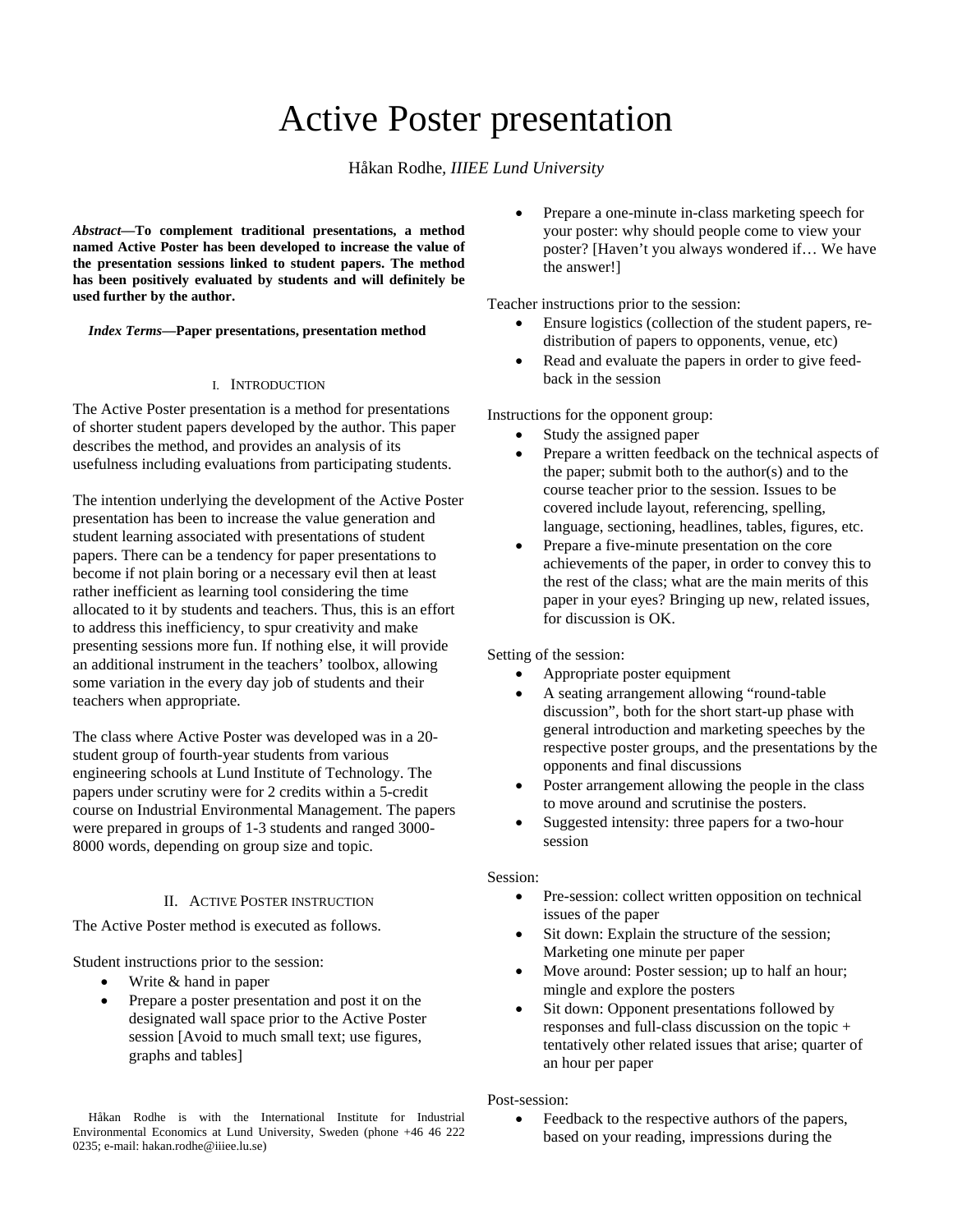session and the written comments from the opponents. Give instructions for potential improvements to be made.

#### III. WHY IS THIS AN INTERESTING WAY TO PRESENT STUDENT PAPERS?

Well, classic presentations have a risk of boring the audience by telling everything they have done in their paper, the audience sits passive during the main part of the session, and uniformity in presentation methodology in itself tends to make sessions less interesting. What is sought for in the suggested method is:

- Avoiding to have the author present his work; the role is reduced to answering questions and explaining. What is discussed becomes marketdriven, not supply-driven.
- Greater responsibilities for the opponent; analysing the main merits of the work and presenting those to the class.
- High activity from the audience; allowed to explore others work based on their own interests.
- Allows three different settings for the teacher to interact with the author over the paper: by the poster to better understand details and limitations what has been done, in full-class to ensure that everybody understands the context and the big lines the work, and in the feed-back to comment on quality of the work and possible elaborations.
- The authors of the paper get more feedback on what they have done: in the poster session from both students and teachers, in the opponent's description of what they have done, and in the more formal feedback from the teacher.
- Physical activity and variations in the session; increases attentiveness in both active and seated parts.
- Fun to vary the presentation method and not always use the traditional paper presentations. Taking students by surprise may increase attentiveness and thereby student learning.

# IV. CHALLENGES WITH THE METHOD

The challenges that came up in the first try-out included the following.

- Poster sessions can be slow at times; you may need to engage and drive them with your presence and input. It has in this context also been useful to invite interested colleagues for the poster part of the session.
- The author risks feeling that his work, or details thereof, is not given the attention it deserves, for example if the opponent is not doing a good enough job. The examination you give the paper in the poster session must be solid enough to avoid any such sense of lack-of-interest from the audience in general and

the teacher in particular. This is probably even more important for the evaluation of the paper you communicate to the author(s) in the post-session.

## V. STUDENT EVALUATION

In the course evaluation performed after the course (response rate 76%) the students were asked to rank the most valuable elements of the course, choosing from a list of approximately 20 course items. Presentation of papers was ranked top-three, just behind 1) A course component on Cleaner Technologies, and 2) Discussions in general along the course.

A specific question on the Active Poster methodology gave the following response.

**Redovisning med sk Active Poster var nyutvecklat från min sida; betyg? Kommentera gärna hur det påverkade ert lärande från det kursmomentet som helhet jämfört med om man kört med traditionella presentationer.**

|                   | $\frac{6}{9}$ | #   |  |
|-------------------|---------------|-----|--|
| 1                 | $0\%$         |     |  |
| $\mathbf{2}$      | $0\%$         |     |  |
|                   | 3 18.8%       | 3   |  |
| 4                 | 75%           | 12  |  |
|                   | ? 6.25%       |     |  |
| <b>Summa</b> 100% |               | 16  |  |
| Medelvärde        |               | 3.8 |  |

#### Comments:

— Roligt med en annorlunda typ av redovisning. Lärde mig mer än vad jag hade gjort om det hade varit vanligt, traditionellt

— Bra mycket bättre redovisningsmetod än att presentera massa arbeten traditionellt. Tyvärr drog det ut lite på tiden, skulle kunna haft högre tempo.

— Det var en intressant redovisningsform där man själv kunde fråga om det man ville veta och inte lyssna på sånt som man tycker är mindre intressant.

— Vid vanliga presentationer kan man koncentrera sig på 2-3 arbeten resten går in genom ena och ut... Active poster gjorde att man intresserade sig för ALLA arbeten och hade chans att ställa frågor i "realtid".

— Mkt bättre än vad jag förväntat mig! Man var mer aktiv under "presentationen" för att vara lite trevligare mot sina kompisar. Under en vanlig presentation är det ju lättare att "gömma sig". Bra med diskussion och opponering efteråt!

— Man fick lära sig mer aktivt. Det blev inte så stelt som en t ex powerpoint redovisning blir.

— Man tvingas inte lyssna igenom alla arbeten med ett halvt öra. Med den här metoden kunde man ställa frågor angående det man tyckte var mest intressant och på så sätt tror jag att man lärde sig mer.

— Gillade det starkt! Normalt när man redovisar arbeten för kursare sitter man bara och suckar för att man är dåligt insatt i ämnet, så det var trevligt att få läsa igenom en annans arbete och så presentera det. Kan ev. utvecklas ytterligare att redovisa mer än som det i många fall blev enbart opponering